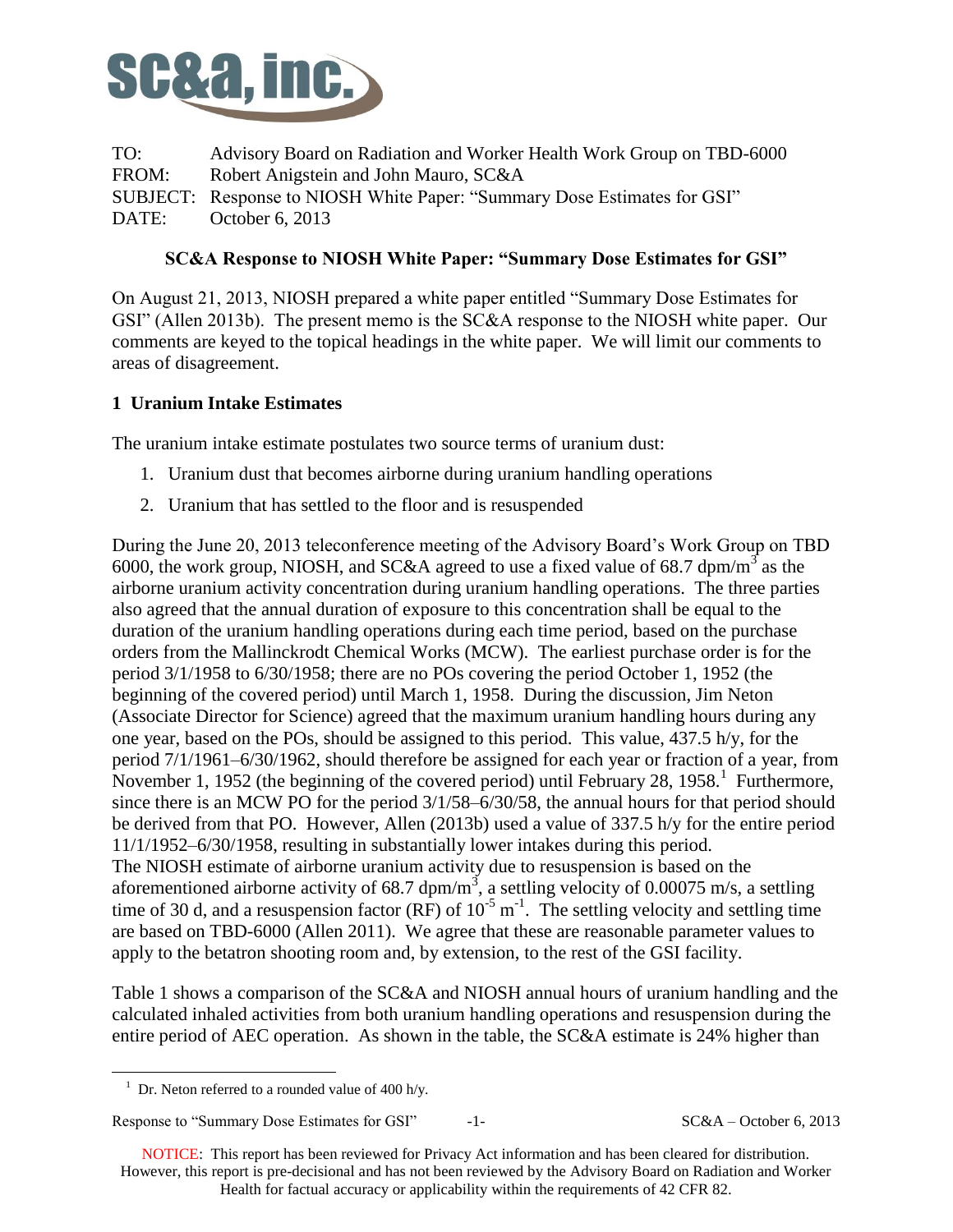the NIOSH calculation during the first 5½ years of the operational period and by a smaller amount during the next 4 months. The slightly lower value calculated by SC&A during the remainder of the operational period is most likely due to round-off error, since both analyses utilized the same values of input parameters.

|                   | End Date |       | Hours/year   | Inhalation dpm/cal. day |              |        |
|-------------------|----------|-------|--------------|-------------------------|--------------|--------|
| <b>Start Date</b> |          | SC&A  | <b>NIOSH</b> | SC&A                    | <b>NIOSH</b> | Δ      |
| 10/1/52           | 2/28/58  | 437.5 | 337.5        | 113.09                  | 91.4         | 24%    |
| 3/1/58            | 6/30/58  | 375.0 | 337.5        | 98.97                   | 91.4         | 8%     |
| 7/1/58            | 10/31/58 | 337.5 | 337.5        | 90.50                   | 91.4         | $-1\%$ |
| 11/1/58           | 6/30/59  | 337.5 | 337.5        | 90.50                   | 91.4         | $-1\%$ |
| 7/1/59            | 6/30/61  | 337.5 | 337.5        | 90.50                   | 91.4         | $-1%$  |
| 7/1/61            | 6/30/62  | 437.5 | 437.5        | 113.09                  | 114.22       | $-1%$  |
| 7/1/62            | 6/30/63  | 125.0 | 125.0        | 42.50                   | 42.93        | $-1\%$ |
| 7/1/63            | 6/30/65  | 28.1  | 28.0         | 20.62                   | 20.8         | $-1%$  |
| 7/1/65            | 6/30/66  | 12.9  | 13.0         | 17.17                   | 17.38        | $-1%$  |

Table 1. Intakes of Airborne Uranium by Inhalation During GSI Operational Period

During the residual period, the resuspended dust is the only source of inhalation exposure. Allen  $(2013\bar{b})$  abruptly lowered the RF from  $10^{-5}$  to  $10^{-6}$  m<sup>-1</sup> on the day that uranium operations ceased. As we stated in an earlier memo:

We do not agree that an RF of  $10^{-6}$  m<sup>-1</sup> is applicable to the residual period. As Allen (2013a) correctly pointed out, this RF value is applicable to *aged* activity in a *quiescent* setting. Although the contamination gradually aged, the setting—the betatron shooting room and other areas of GSI—was hardly quiescent. (Anigstein and Mauro 2013b)

We believe that, during the residual period, an RF of  $10^{-5}$  m<sup>-1</sup> should be used to calculate the resuspended dust. This would result in a 10-fold increase in the inhaled activities during this period. We agree that the surficial contamination should be gradually decreased during the residual period, according to OTIB-0070 (Sharfi 2012, Table 4-2).

#### **2 Summary of External Dose Estimates**

#### **2.1 Doses to Plant Personnel During the Radium Era**

Allen (2013b) assigned doses from external photon radiation to nonadministrative plant personnel during the Radium Era. These annual doses were represented by a triangular distribution, with a lower limit of 6.279 rem, a mode of 9.69 rem, and a maximum of 12 or 15 rem, depending on the year. The maximum was set to equal the AEC dose limit in effect at the time. However, we disagree with the assumption that the upper bound of the distribution should be reduced from 15 rem/y (not 15 R/y) to 12 rem/y on Jan. 1, 1959. The basis of the maximum dose is the statement on GSI's AEC license application that the *applicable* AEC dose

Response to "Summary Dose Estimates for GSI"  $-2$ - SC&A – October 6, 2013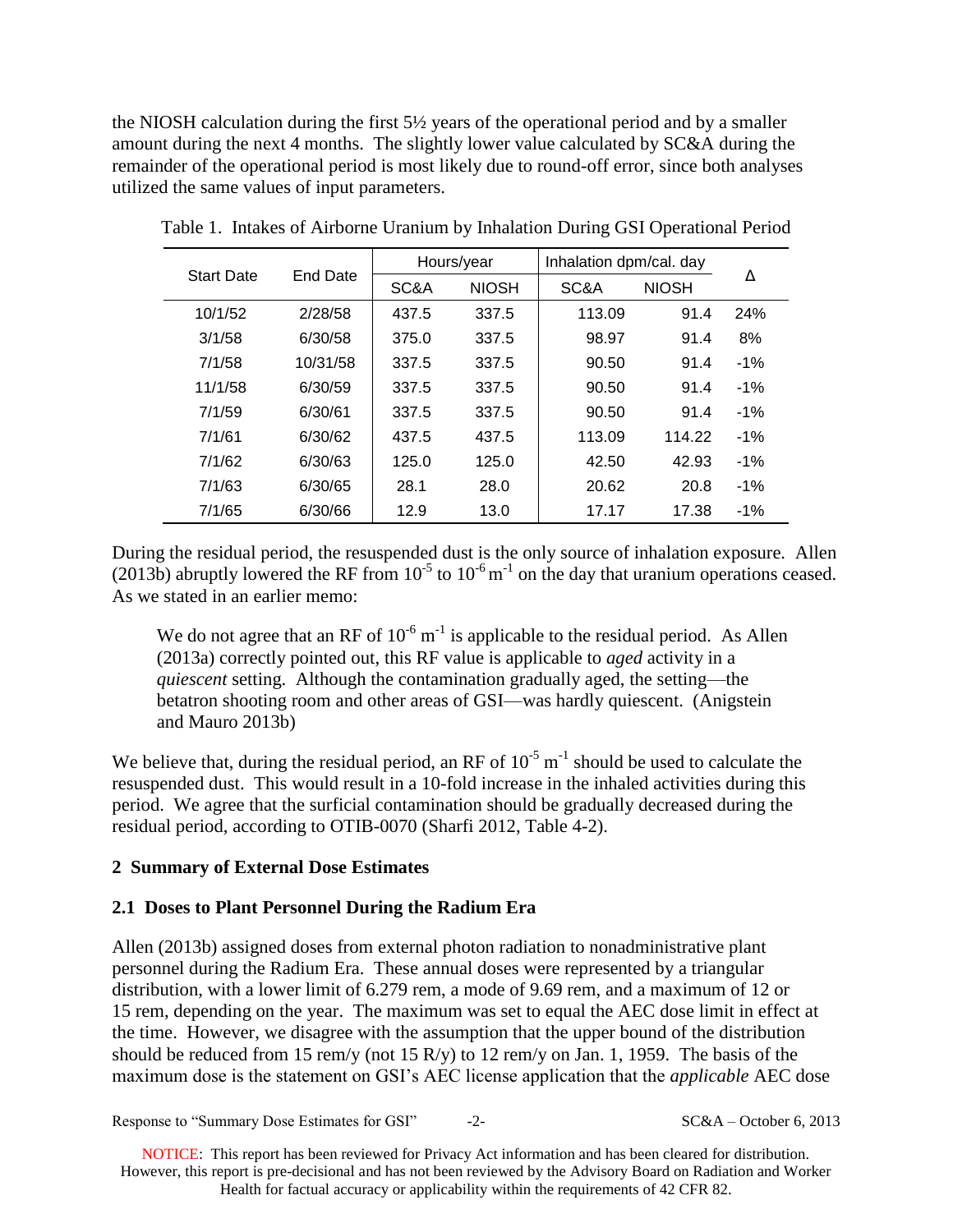limits for each time period were never exceeded. As stated in our earlier memo (Anigstein and Mauro 2013a),

Ten CFR 20 was first put into effect on February 28, 1957. At that time, the regulation limited doses to blood-forming organs, gonads, and the lens of the eye to 300 mrem/week. This limit had been presented in NBS Handbook 41, dated March 30, 1949 (NBS 1949). The handbook embodied the recommendations of the NCRP, which AEC had agreed to follow, first in regulating its own operations, and later in promulgating rules for AEC licensees. Since the AEC observed the limit of 300 mrem/week (15 rem/y) since about 1949, this limit can assumed to have been followed by GSI during the early years of the operational period.

On January 1, 1961, a revised 10 CFR 20 went into effect. This rule limited doses to a maximum of 3 rem per calendar quarter to a worker if his prior exposure history was known and if his lifetime dose did not exceed 5 (N-18), where N is his age in years. Thus, a worker well past the age of 18 with a sufficiently low cumulative exposure could receive doses as high as 12 rem in any one year. Thus, the upper bound of the triangular distribution should be set at 15 rem per year during the period 1953–1960, and reduced to 12 rem/year during 1961–62.

The net effect of our recommended change would be to increase the maximum dose by 25% during the years 1959–1960.

We also disagree with the NIOSH assumption that this distribution, based in part on the estimate of doses to a radiographer utilizing <sup>226</sup>Ra sources, should be used to assign doses during 1963. GSI was granted an AEC license to use  ${}^{60}$ Co sources for radiography, and procured two such sources in May 1962, at which time the use of  $^{226}$ Ra was discontinued. The New Betatron Building was constructed in 1963 and began operations sometime during that year. We believe that scenarios based on exposures of plant personnel to stray radiation from this betatron should be the basis of external doses, beginning in 1963 through the end of the covered period.

# **2.2 Doses to Plant Personnel After the Radium Era**

Allen (2013b) assigned doses from external photon and neutron radiation to nonadministrative plant personnel following the Radium Era. The doses are based on the bounding exposure scenario, that of a layout man working just outside the New Betatron Building, which yields a photon dose of 4.483 rem/y and a neutron dose of 148 mrem/y. We have a number of objections to Allen's exposure analysis, which we discussed in detail in our previous memos (Anigstein and Mauro 2012, 2013a). In summary, "we ... disagree with [Allen's] arbitrarily selected set of 15 betatron shooting scenarios, 10 of which do not represent realistic practices employed in betatron radiography." Next, "we disagree with Allen's . . . methodology of apportioning the shots among these 15 scenarios on the basis of the MCNPX analyses of exposure rates at the location of the film-badge storage rack." As we stated earlier,

A question arose during the February 21, 2013, work group meeting regarding the betatron shooting scenarios. David Allen maintained that the betatron scenario

Response to "Summary Dose Estimates for GSI" -3- SC&A – October 6, 2013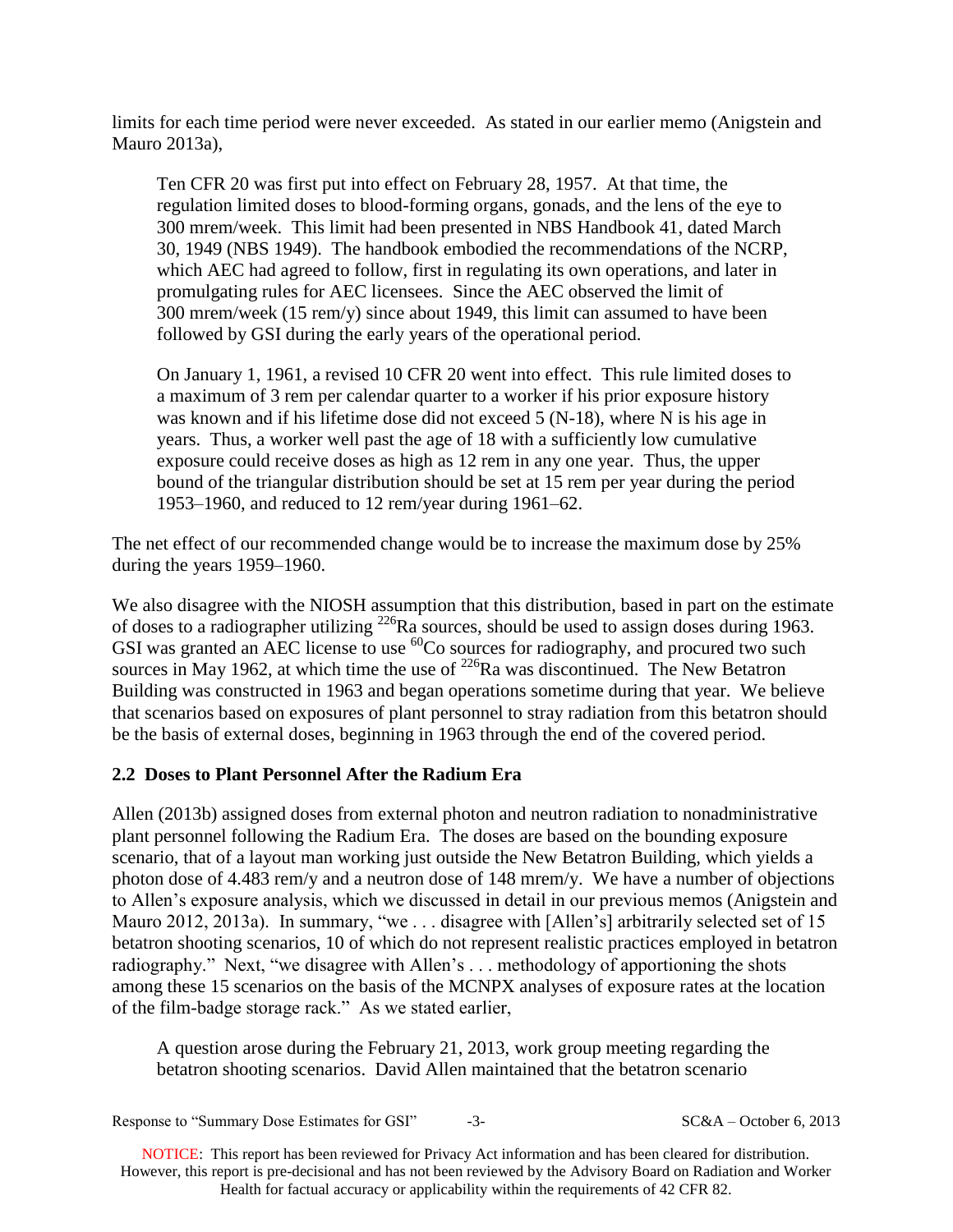proposed by SC&A was implausible because it would have led to exposures of control film badges in excess of 10 mR per week. We disagree with this assumption for two reasons. First, there is no information on where film badge No. 1, called "Betatron CTL," was stored. Since there was only one such badge, it could have been kept in the Old Betatron Building, which is where Gillium Burgess, one of the earlier betatron supervisors, had his office. The 000 control badge should have been stored on the film badge rack, along with all the workers' film badges. Allen correctly pointed out that the reports of this badge always had readings of *M*. The manner in which the dose to this badge was evaluated is explained in the memo from Joseph Zlotnicki, CHP (former Landauer official, currently a member of the SC&A staff) (see Attachment 1). The evaluation of the badges was a multi-step process. Landauer retained a control film that was matched to each batch of films sent to a customer—this film never left its premises. When the films were returned from the customer, the in-house control film was developed alongside the other films. The base fog on this film was subtracted from the densitometer readings of all the other films. The remaining "dose" on the 000 customer control badge was evaluated. If this film read less than 50 mrem, and if the reading was lower than that of one-half of the badges issued to workers, the reading was subtracted from that of the other badges, as well as from itself. In these cases, which constituted the vast majority, the control badge would be reported as *M*. Thus, the *M* readings cannot be used to place an upper limit on the cumulative weekly exposure at the film badge location.

Furthermore, as we pointed out earlier (Anigstein and Mauro 2012), we disagree with the NIOSH MCNP model of the New Betatron Building, which used incorrect assumptions about the thickness and density of the control room wall and the absence of equipment, furniture, and internal walls that would have reduced the exposure rate at the film badge rack. We therefore restate our opinion that the betatron shooting scenario described in our earlier report (Anigstein and Olsher 2012) is more realistic and more claimant favorable than the one proposed by NIOSH. (Anigstein and Mauro 2013a)

Table 2 lists the exposures to penetrating external radiation to the layout man, which are applicable to all nonadministrative plant personnel from 1963 to June 30, 1966. In both the SC&A and NIOSH analyses, the radiation exposure of the layout man constitutes the bounding scenario for photon exposure. In the NIOSH analysis, this is also the bounding scenario for neutron exposure.

As shown in Table 2, our estimated photon exposure is more than twice as high as the NIOSH estimate. We note that the results of the SC&A analysis are presented in units of roentgens, while the NIOSH results are listed as rem. However, we note that in an earlier report, Allen (2012) listed a value of 4,483 mr for this quantity, which is equal to 4.483 R. He apparently uses the two sets of units interchangeably. Our estimated neutron dose is more than three times higher than the NIOSH estimate. We note that, according to our analysis, the limiting scenario for neutron exposures during the period 1952–1963 is the radiation exposure of the betatron operator, whereas it is that of the layout man in the NIOSH analysis. However, the differences in neutron doses in the two SC&A scenarios are slight.

Response to "Summary Dose Estimates for GSI"  $-4-$  SC&A – October 6, 2013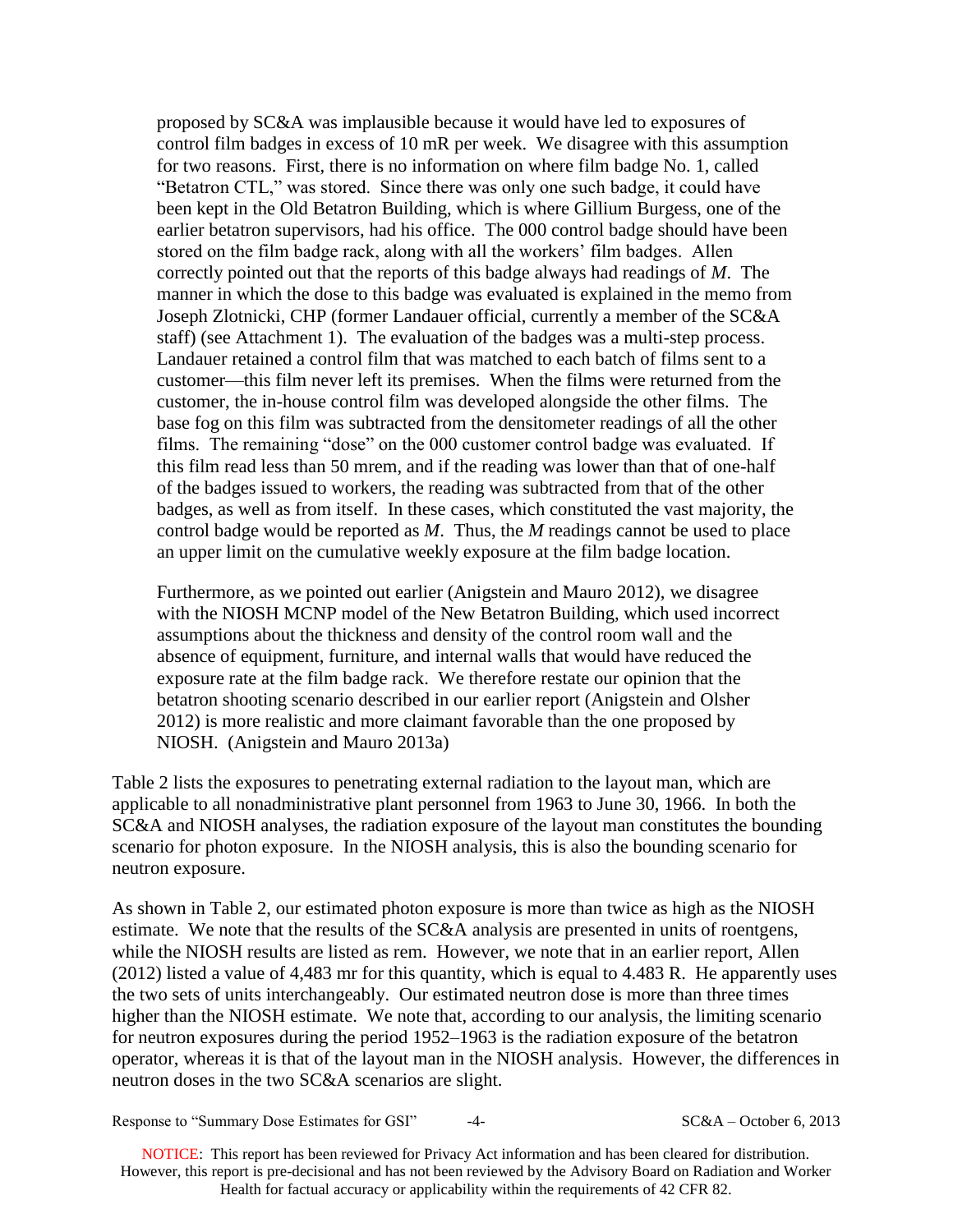| Photon exposure |             | Neutron dose (rem) |              | Beta dose to skin (rads) |              |            |              |  |
|-----------------|-------------|--------------------|--------------|--------------------------|--------------|------------|--------------|--|
|                 |             |                    |              | Hands and forearms       |              | Other skin |              |  |
| SC&A(R)         | NIOSH (rem) | SC&A               | <b>NIOSH</b> | SC&A                     | <b>NIOSH</b> | SC&A       | <b>NIOSH</b> |  |
| 9.20            | 4.483       | 0.46               | 0.148        | 4.20                     | 2.658        | 2.45       | 1.462        |  |

Table 2. Annual Doses to Layout Men

Note: SC&A values from Anigstein and Olsher (2012), NIOSH values from Allen (2013b)

In both the SC&A and NIOSH analyses, the radiation exposure of betatron operator constitutes the bounding scenario for dose to the skin from beta rays. According to Allen (2013b), the beta skin dose analyses were performed using MCNPX Version 2.7. We used the same version of the code in our analyses; as shown in Table 3, the two analyses produced significantly different results. Since we have not seen the NIOSH MCNP files, we cannot explain the discrepancies. We do observe that the differences increase steadily during the years 1961–1966. We further observe that, since the annual exposure duration from uranium handling decreases steadily during these years, the handling of irradiated steel accounts for a steadily increasing fraction of the skin dose. It seems likely that differences in modeling the exposure to irradiated steel might account for at least some of the differences in the results.

|                | Neutron dose<br>(rem) |              | Beta dose to skin (rads) |              |              |            |              |              |  |
|----------------|-----------------------|--------------|--------------------------|--------------|--------------|------------|--------------|--------------|--|
| Year           |                       |              | Hands and forearms       |              |              | Other skin |              |              |  |
|                | SC&A                  | <b>NIOSH</b> | SC&A                     | <b>NIOSH</b> | $\Delta$ (%) | SC&A       | <b>NIOSH</b> | $\Delta$ (%) |  |
| 10/1/1952-1957 | 0.48                  | 0.050        | 33.4                     | 26.904       | 24%          | 6.27       | 2.755        | 127%         |  |
| 1958           | 0.48                  | 0.050        | 32.1                     | 26.904       | 19%          | 6.22       | 2.755        | 126%         |  |
| 1959-1960      | 0.48                  | 0.050        | 30.9                     | 26.904       | 15%          | 6.18       | 2.755        | 124%         |  |
| 1961           | 0.48                  | 0.056        | 34.2                     | 30.496       | 12%          | 6.30       | 2.946        | 114%         |  |
| 1962           | 0.48                  | 0.043        | 27.2                     | 22.863       | 19%          | 6.04       | 2.539        | 138%         |  |
| 1963           | 0.47                  | 0.019        | 13.9                     | 8.154        | 70%          | 5.56       | 1.755        | 217%         |  |
| 1964           | 0.46                  | 0.013        | 10.7                     | 4.669        | 129%         | 5.45       | 1.569        | 247%         |  |
| 1965           | 0.46                  | 0.012        | 10.2                     | 4.130        | 147%         | 5.43       | 1.541        | 252%         |  |
| $1966^a$       | 0.23                  | 0.006        | 4.8                      | 1.796        | 170%         | 2.71       | 0.756        | 258%         |  |

Table 3. Annual Doses to Betatron Operators

Note: SC&A values from Anigstein and Olsher (2012)

<sup>a</sup> During contract period: January 1–June 30

### **3 Conclusions**

The work group, SC&A, and NIOSH have reached consensus on several issues related to the assessment of radiation exposures of GSI workers. However, there are significant areas of disagreement between NIOSH and SC&A that remain to be resolved.

Response to "Summary Dose Estimates for GSI"  $-5$ - SC&A – October 6, 2013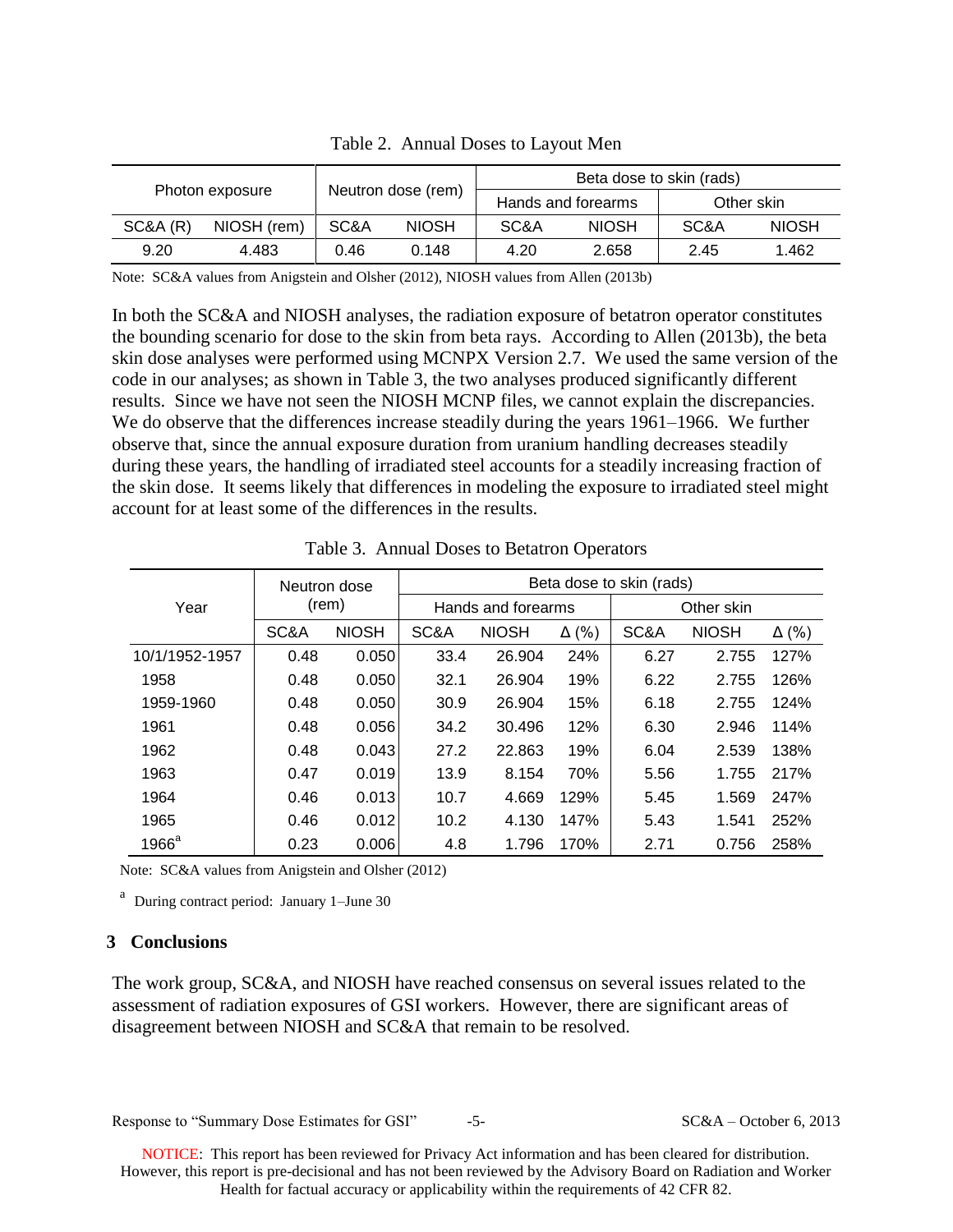# **3.1 Uranium Intake Estimates**

We are in complete agreement with the methodology to estimate uranium intakes during the operational period. We disagree about the duration of uranium handling operations during the period 10/1/52–6/30/58. The higher annual duration recommended by SC&A, especially during 10/1/52–2/28/58, would result in a 24% increase in inhaled activities during this period.

We do not agree with the NIOSH estimate of inhaled activities during the residual period, which is based on an RF of  $10^{-6}$  m<sup>-1</sup>. Such an RF applies to a quiescent environment after decontamination, neither of which conditions necessarily apply to the betatron buildings nor the rest of the GSI facilities, especially during the period 7/1/1966–12/31/1973, since steelmaking activities continued until near the end of this period and the betatron buildings were still being used to radiograph steel castings. A higher RF would lead to proportionately higher inhaled activities.

# **3.2 Doses to Administrative Personnel from External Exposures**

We are in complete agreement with NIOSH about the assignment of photon exposures of administrative personnel, with the understanding that the resulting doses shall be assigned only if it can be conclusively established that the employee performed administrative functions, that the employee's work station was remote from the production areas of the plant, and that the employee did not frequently enter the production areas.

# **3.3 External Exposures of Plant Personnel During the Radium Era**

We are in agreement on estimating annual doses from external exposure of nonadministrative personnel based a triangular distribution, with a lower limit of 6.279 rem, a mode of 9.69 rem, and a maximum of 12 or 15 rem, depending on the year. However, we believe that upper bound of the distribution should be reduced from 15 rem to 12 rem starting in 1961, not 1959, since the lower AEC limits did not take effect until January 1, 1961. Furthermore, we believe that the 6.279, 9.69, 12 rem distribution should apply through 1962, not 1963, since the Radium Era ended with GSI's acquisition of  ${}^{60}$ Co sources in May 1962.

# **3.4 External Exposures of Plant Personnel from the Operation of the New Betatron**

We believe that the limiting photon exposures of nonadministrative personnel to radiation during the period 1963–June 30, 1966 should be based on the exposure of the layout man to stray photon radiation from the New Betatron—NIOSH applies doses derived from this scenario to the period 1964–June 30, 1966. We disagree with the NIOSH analysis of this scenario: our derived doses are more than twice as high as those calculated by NIOSH. Our analysis shows that the limiting neutron exposures are of the betatron operator, who is estimated to have received slightly higher neutron doses than the layout man. Our calculated neutron doses from either scenario are over three times as high as the maximum neutron dose estimated by NIOSH.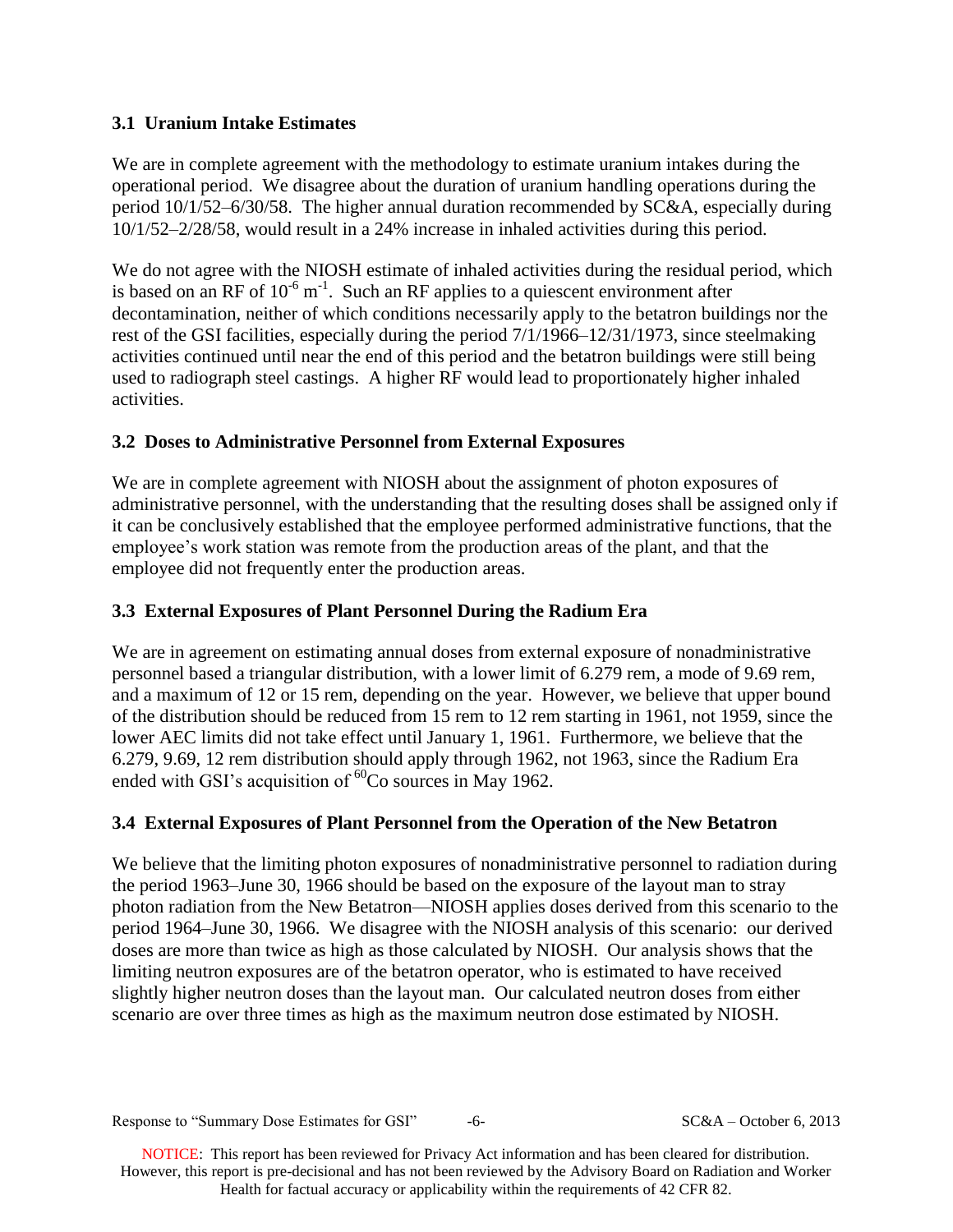#### **3.5 Skin Doses from Beta Rays**

Based on our analyses, we agree with NIOSH that the exposures of the betatron operator to beta radiation constitute bounding scenarios for doses to the skin. However, our calculated doses range from 12% to 258% higher than those listed by Allen (2013b) for corresponding areas of skin and corresponding time periods.

Response to "Summary Dose Estimates for GSI"  $-7$ - SC&A – October 6, 2013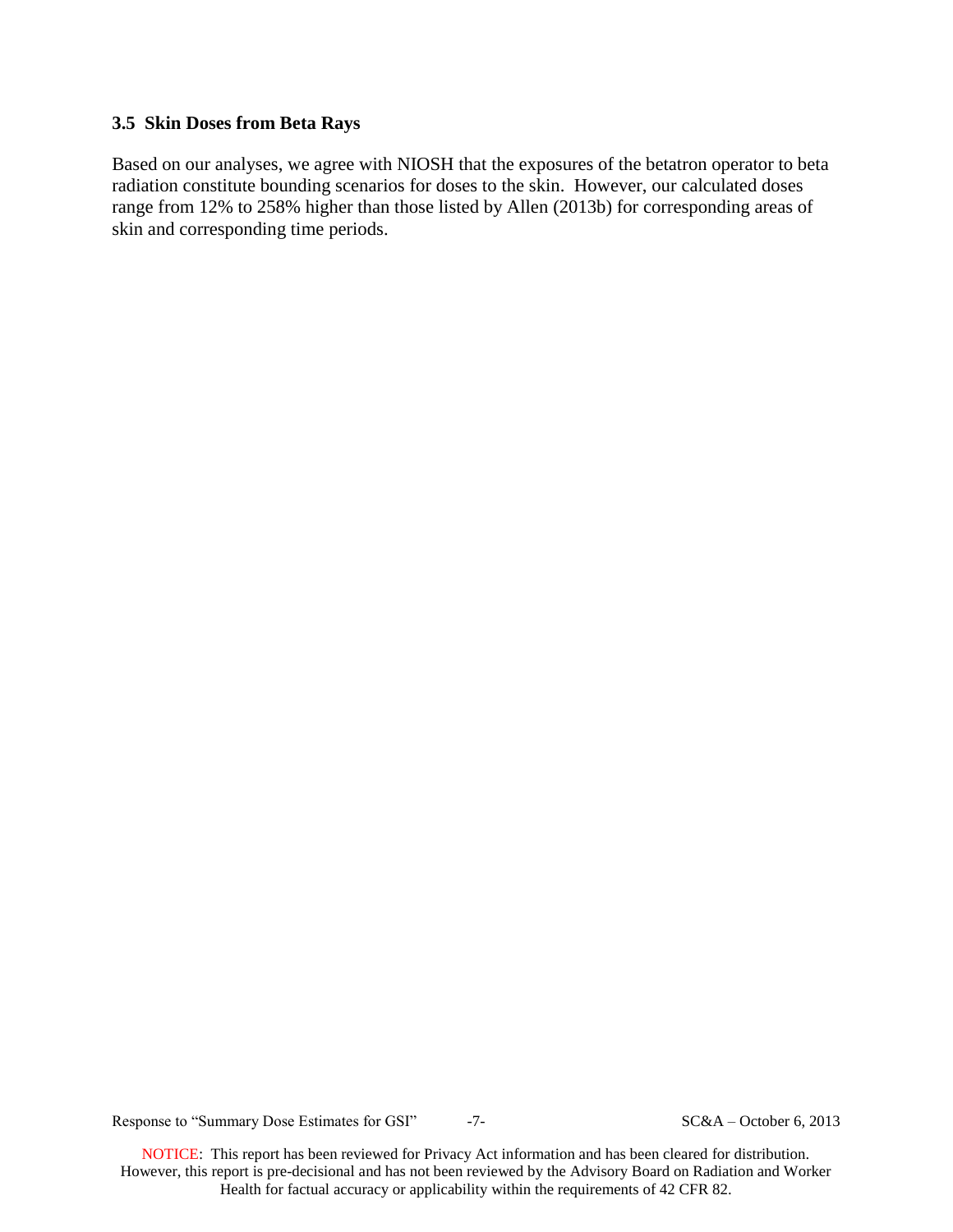### **References**

Allen, D. 2011. "Site Profile for Atomic Worker Employers that Worked Uranium Metals," Battelle-TBD-6000 Rev. 1. [http://www.cdc.gov/niosh/ocas/awedocs.html#b6000.](http://www.cdc.gov/niosh/ocas/awedocs.html#b6000)

Allen, D. 2012. "Battelle-TBD-6000 Appendix BB General Steel Industries: Addendum to Dose Estimates for Betatron Operations."

Allen, D. 2013a. "GSI White Paper: Issues Raised in February 21, 2013 Work Group Meeting." <http://www.cdc.gov/niosh/ocas/pdfs/dps/dc-gsiwgiss-0413.pdf>

Allen, D. 2013b. "White Paper: Summary Dose Estimates for GSI." <http://www.cdc.gov/niosh/ocas/pdfs/dps/dc-gside-0813.pdf>

Anigstein, R., and J. Mauro. 2012. "Review of 'Addendum to Dose Estimates for Betatron Operations White Paper'." Memo to Advisory Board on Radiation and Worker Health Work Group on TBD-6000. <http://www.cdc.gov/niosh/ocas/pdfs/abrwh/scarpts/sca-comts-nbtronadd-032512.pdf>

Anigstein, R., and J. Mauro. 2013a. "Review of NIOSH Estimates of External Exposures at GSI." Memo to Advisory Board on Radiation and Worker Health Work Group on TBD-6000. <http://www.cdc.gov/niosh/ocas/pdfs/abrwh/scarpts/sca-gsiextexp-042313.pdf>

Anigstein, R., and J. Mauro. 2013b. "Review of NIOSH Estimates of Internal Exposures at GSI." Memo to Advisory Board on Radiation and Worker Health Work Group on TBD-6000. <http://www.cdc.gov/niosh/ocas/pdfs/abrwh/scarpts/sca-gsiintexp-042413.pdf>

Anigstein, R., and R. H. Olsher. 2012. "Response to 'Battelle-TBD-6000 Appendix BB General Steel Industries: Dose Estimates for Betatron Operations.'"

Atomic Energy Commission (U.S.) (AEC). 1957. "Title 10—Atomic Energy; Chapter 1— Atomic Energy Commission: Part 20—Standards for Protection Against Radiation. *Federal Register, 22*(19), 548–554.

Atomic Energy Commission (U.S.) (AEC). 1960. "Title 10—Atomic Energy; Chapter 1— Atomic Energy Commission: Part 20—Standards for Protection Against Radiation. *Federal Register, 25*(224), 10914–10924.

National Bureau of Standards (NBS), Department of Commerce (U.S.) 1949. "Medical X-ray Protection up to Two Million Volts: Handbook 41." <http://www.orau.org/ptp/Library/NBS/NBS-41%20Medical%20X-Ray2.pdf>

National Committee on Radiation Protection (NCRP). 1958. "Maximum Permissible Radiation Exposures to Man, Addendum to National Bureau of Standards Handbook 59, Permissible Dose from External Sources of Ionizing Radiations," Recommendations of the National Committee on Radiation Protection. Washington, D.C.: U.S. Department of Commerce.

Response to "Summary Dose Estimates for GSI"  $-8$ - SC&A – October 6, 2013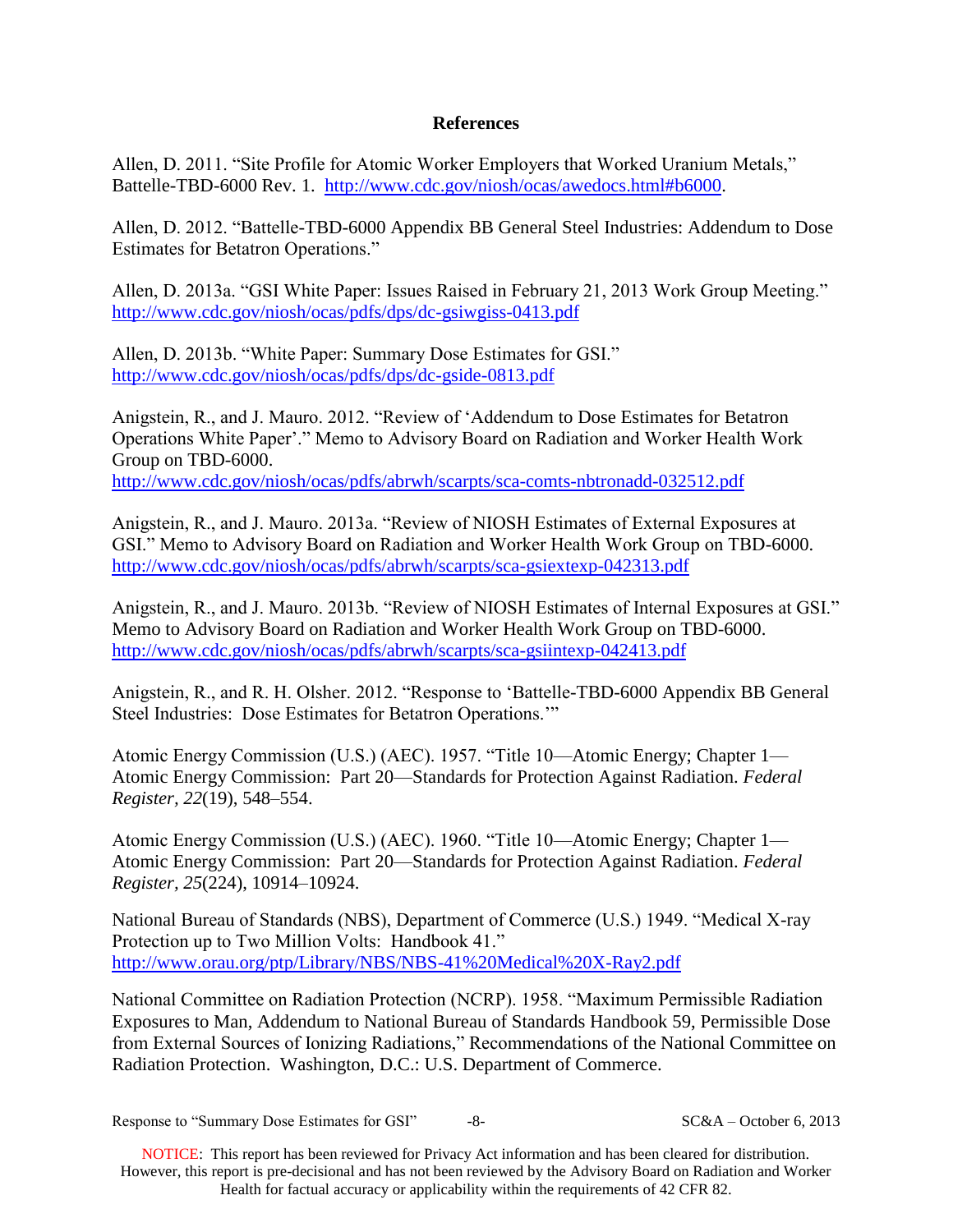Sharfi, M. M. 2012. "Dose Reconstruction During Residual Radioactivity Periods at Atomic Weapons Employer Facilities," ORAUT-OTIB-0070, Rev. 01. [http://www.cdc.gov/niosh/ocas/pdfs/tibs/or-t70-r1.pdf.](http://www.cdc.gov/niosh/ocas/pdfs/tibs/or-t70-r1.pdf)

Response to "Summary Dose Estimates for GSI"  $-9-$  SC&A – October 6, 2013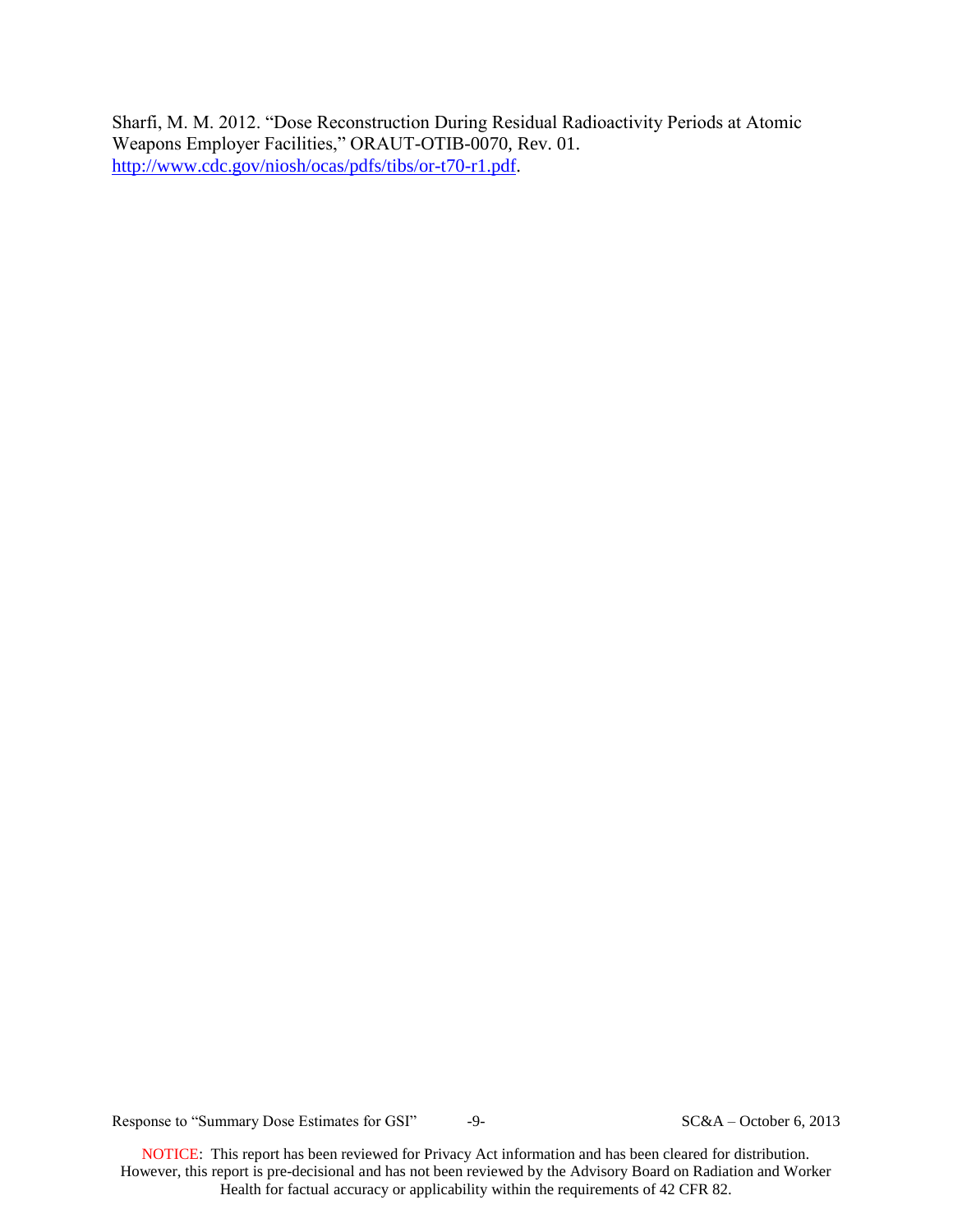# **Attachment 1**



| To:      | Bob Anigstein, SC&A                   |
|----------|---------------------------------------|
| From:    | Joe Zlotnicki                         |
| Date:    | Tuesday, March 05, 2013               |
| Subject: | GSI and Landauer "Control" dosimeters |

This memo serves to document recent discussions and email correspondence that I had with you and with Landauer personnel regarding General Steel Industries and the methodology Landauer used to manage control dosimeters.

On 2/21/13 you wrote to me with the following questions that documented our prior phone call:

1. Please clarify that the dose derived for the unnumbered control badge dose is subtracted from all other film badges, including itself, which is why it is almost always reported as "M." It is the actual derived (but unreported) dose that's subtracted, not the M. Please explain the reason for this practice.

2. Best guess regarding the identity of the "BETATRON CTL" badge, badge #001. This badge disappeared in the reports from about March 1966.

3. Historical practices 1963-1966.

I spoke with Dr. Craig Yoder at Landauer on 2/26/13 and the following description of historical film practices at Landauer is based on my knowledge and that discussion:

### Underlying information common to film technology

Film dosimetry was complex and there were a number of industry-wide practices and Landauerspecific procedures that were used to address shortcomings in the technology. It is important to understand some of these issues in trying to understand specific practices with Control dosimeters. In addition, nomenclature varied within the industry and differs from other laboratory practices. For example, *spike, control, process control, QC, blank* and *calibrate* need to be viewed with caution as they can have special meanings in the Landauer or industry vernacular.

Film was purchased in batches and developed an increase in base fog (optical density, or O.D.) over time. This increase in base optical density is due to inherent chemical/thermal and radiation processes. Each batch (or emulsion) had a unique tracking number and all processes and procedures were based both on the emulsion and unique chemical processing batch when the dosimeter was developed.

Response to "Summary Dose Estimates for GSI"  $A-1$  SC&A – October 6, 2013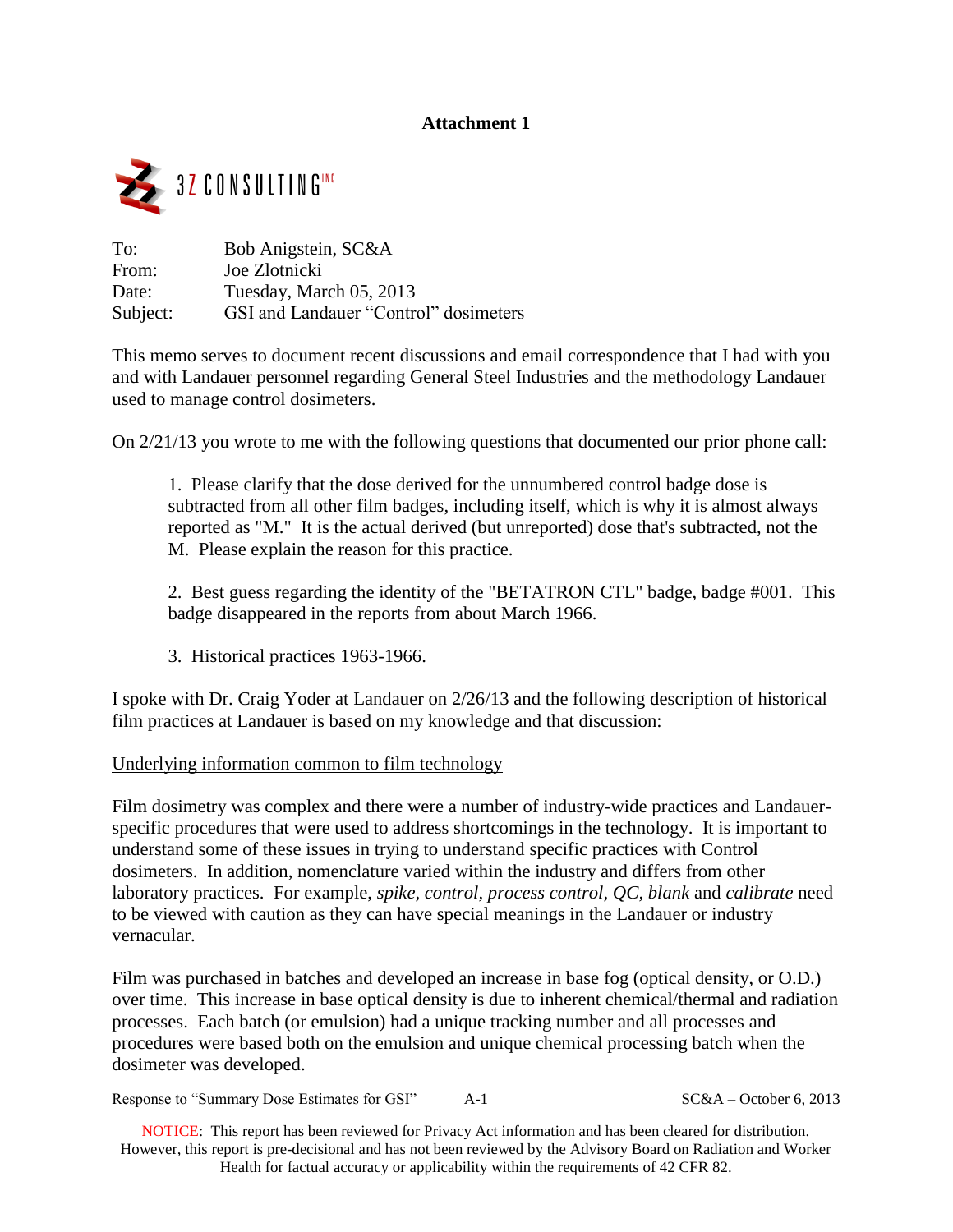The nature of film technology is that the sensitivity of the film plus densitometer has a minimum step function of about 6 mR (at Cs-137 energy). This corresponds to a change of 0.02 O.D. Thus the reading process is quantized in increments of 6, 12, 18 mR, etc. This is important when considered in tandem with Landauer's rounding and definition of "M" practices that are discussed below.

The densitometer sensitivity was typically  $\pm 0.02$  optical density while the base fog was about 0.3–0.4. It is clear that statistical swings on the order of 10mR can be caused by small variations from film to film and in chemical processing, etc. It was only with great care and consistent practices that 10mR was utilized as the minimum reportable dose. As the film aged (say 4– 6 months from manufacture) it became increasingly difficult to achieve the minimum detectable/reportable. (It is outside the scope of this discussion, but as photon energy has a very large impact on film sensitivity, lower energy x-rays were easily detected at this level whereas high energy gamma was probably only detectable at the 10-mR level under optimum circumstances.)

## Landauer Procedures

To correct for base fog, Landauer had several procedures and practices. First, film was always identified by emulsion (batch). Blanks, controls and calibration film were all selected from the same emulsion for a given client film dosimeter. This way, the underlying aging process would largely be the same for in-house Landauer process control dosimeters and client dosimeters. Of course, storage conditions were not identical but at least the film had the same age and underlying properties. Note that film had a relatively short shelf life due to base fog build up and could not be re-zeroed as OSL and TLD can be.

As part of the process for calculating dose, Landauer subtracted the base fog density from all dosimeters in a group of film by utilizing process blanks. Calibration spikes and customer controls had this blank value subtracted prior to use in defining the dose response curve and process zero for the densitometers. In a normal situation, this meant that client controls that were stored in a low background would report as Minimal, or effectively zero.

Control badges were issued to clients to address several concerns. Primarily, they were to ascertain if the dosimeters were exposed in transit going to or from the client site. For larger clients, several controls were sent with the outbound shipment to ensure that spare controls were available when late badges were returned. If everything worked normally, then fog and background subtraction were addressed by Landauer in-house blanks that were subtracted from ALL badges including client control badges. If any residual "dose" remained on the client control (presumably due to transit exposure or elevated natural background) then this was subtracted from the batch of client badges. Effectively, the Control badge was set to zero.

If there were a slight difference in dose between in-house base fog blanks and client badges, then it is possible that a plus or minus 6 mR would be measured on a given badge. However, negative doses were not recorded as such and were assigned a zero. Close oversight was maintained on

Response to "Summary Dose Estimates for GSI"  $A-2$  SC&A – October 6, 2013